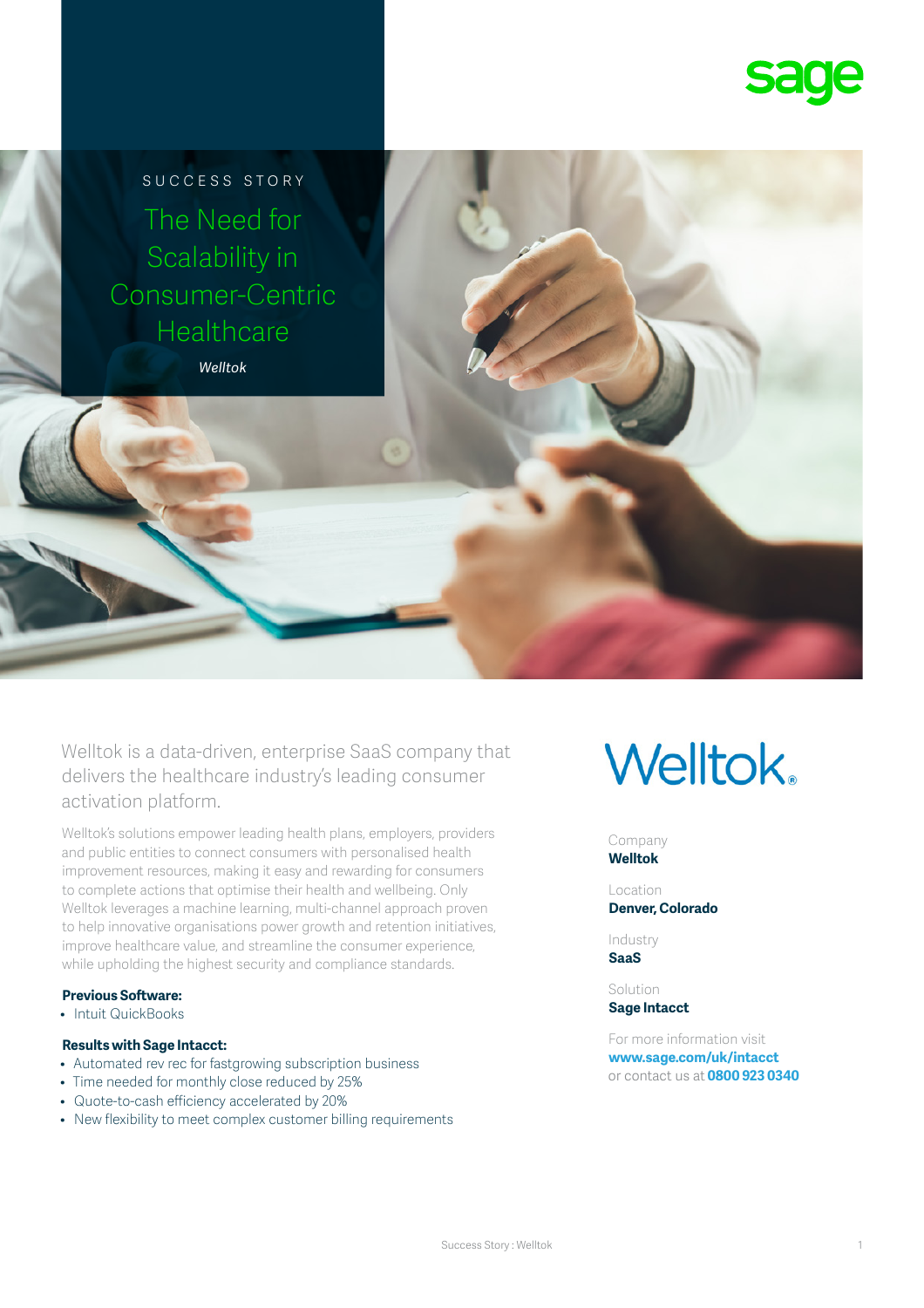

#### **Challenges**

#### **The Need for Scalability in Consumer-Centric Healthcare**

Welltok is helping to drive the consumer-centric evolution of healthcare with its awardwinning health optimisation platform that empowers health plans, employers, providers and public entities to connect consumers with personalised health improvement resources. Named to the Inc. 5000, Forbes Cloud 100, Forbes Next Billion Dollar Company and Deloitte Technology Fast 500 lists, the Denver-based company has expanded its workforce from 100 to 450 in roughly four years while completing about a half-dozen acquisitions.

### "Instead of waiting until we go to the breaking point with QuickBooks, we wanted to get out ahead of it."

#### John Fowle, Vice President and Corporate Controller, Welltok

With growth accelerating, Welltok recognised that the QuickBooks application it deployed as a startup wasn't suited to scale across complex business models. "Instead of waiting until we go to the breaking point with QuickBooks, we wanted to get out ahead of it," said John Fowle, Vice President and Corporate Controller at Welltok. "We needed a stronger control environment, a stronger financial management platform that could scale with the business. As we started to put in order-to-cash, buy-to-pay, and integrated treasury management, we would need more robust features and functionality."

Management recognised that billing could be an especially vexing challenge as Welltok grew its customer base across commercial, Medicare and Medicaid health plans, providers, self-insured employers, retail pharmacies, and health services companies. "Historically, our ability to bill was reliant on Excel spreadsheets, documentation, and stacks of paper," Fowle said. "On top of that, the evolution of the subscription economy has ushered in a new world of billing and complexity in the way that customers want to be billed and their timing."

## **sage**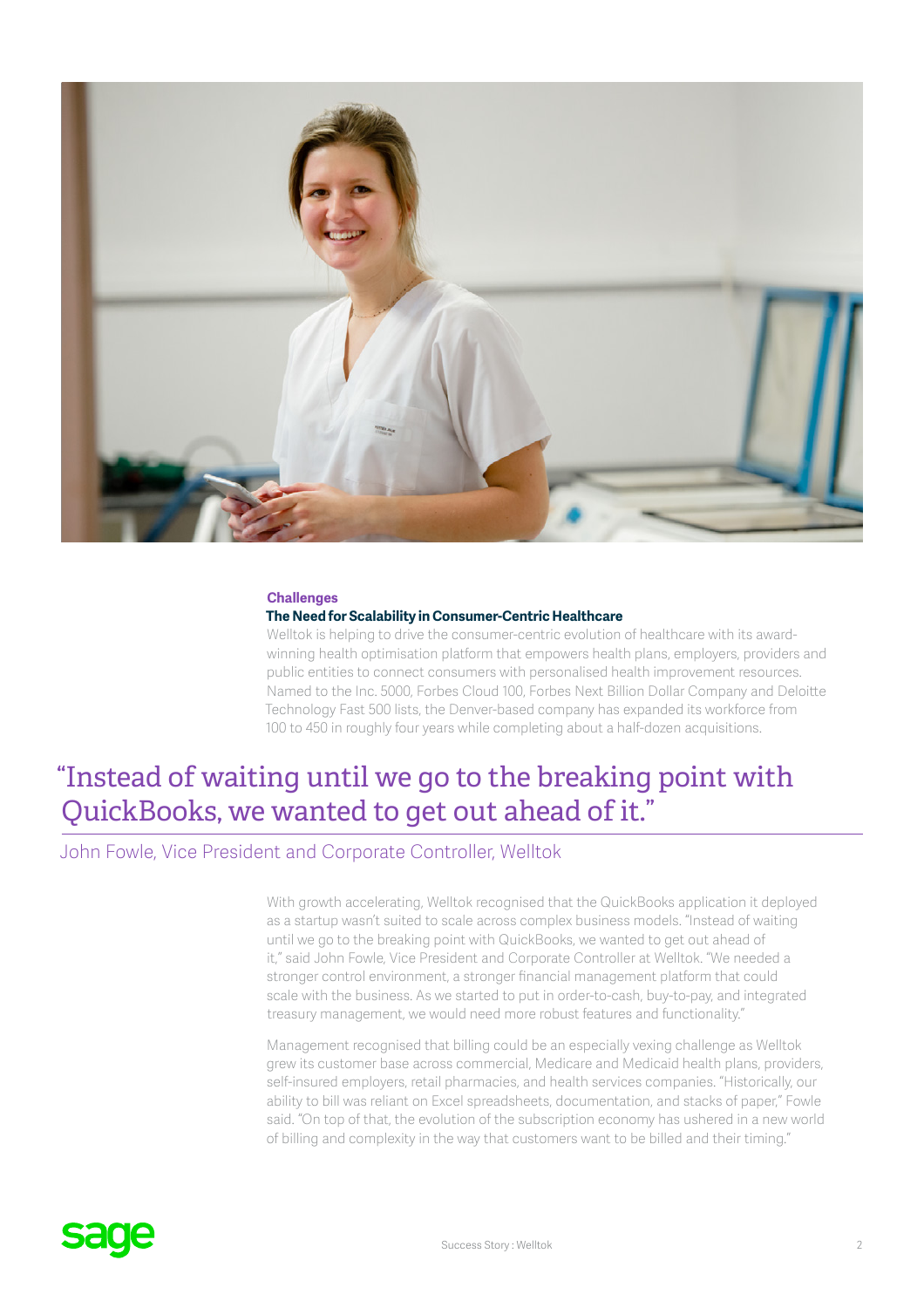

#### **Solutions**

#### **Automating Multi-Element Revenue Recognition**

Since selecting Sage Intacct as its financial management platform after an evaluation against a competing Oracle NetSuite solution, Welltok has reshaped its revenue recognition, subscription billing, forecasting, and other processes. Orders and billings that were once tracked manually in Excel and QuickBooks are now automated in Sage Intacct, helping to accelerate the monthly close by 25%. That's opened new time for Fowle's team to pivot from transactional record-keeping to strategic analytics and becoming a stronger partner to the business. "We've been able to take out so much of the manual work that we went through every month and instead use that time for more value-added activities as we go through our record-to-report process," Fowle said.

"Welltok also improved its quote-to-cash efficiency by 20%, helping reduce its days sales outstanding (DSO) and open new cash flow. Preparation for annual audits is up to 15% faster, and Welltok seamlessly consolidates financials across six subsidiary entities created by acquisition."

> With its new efficiency, Welltok hasn't needed to add finance staff even as revenue has expanded by nearly 1,600% in recent years. Rather than tedious manual processes, Welltok uses the Sage Intacct Contract and Subscription Billing module to automate multi-element revenue recognised, easily identify recognised and deferred revenue, and report on revenue at the end of the year. Built-in support for the ASC 606 revenue recognition standard strengthens Welltok's 606 compliance.

"The automation of revenue recognition especially with our multi-element arrangements and very complex revenue patterns is just phenomenal, and removes the need for spreadsheets and manual intervention," Fowle said. "The Sage Intacct Contract and Subscription Billing module gives us incredibly robust reporting and allows us to automate year-end reporting that otherwise would be heavily manual."

## saue